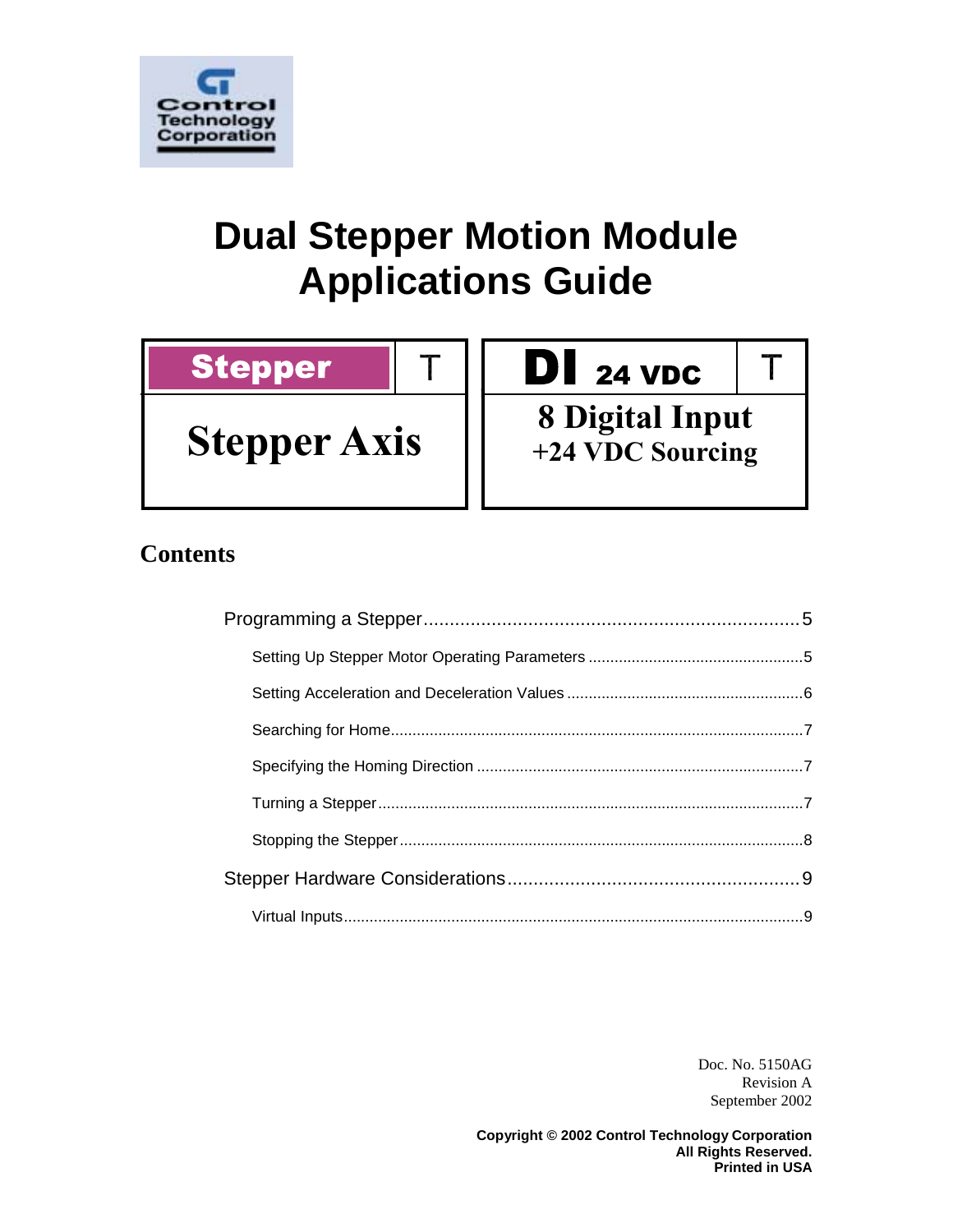| Example 4 - Changing the Velocity of a Stepper Motor During Motion 12 |  |
|-----------------------------------------------------------------------|--|
|                                                                       |  |
|                                                                       |  |
|                                                                       |  |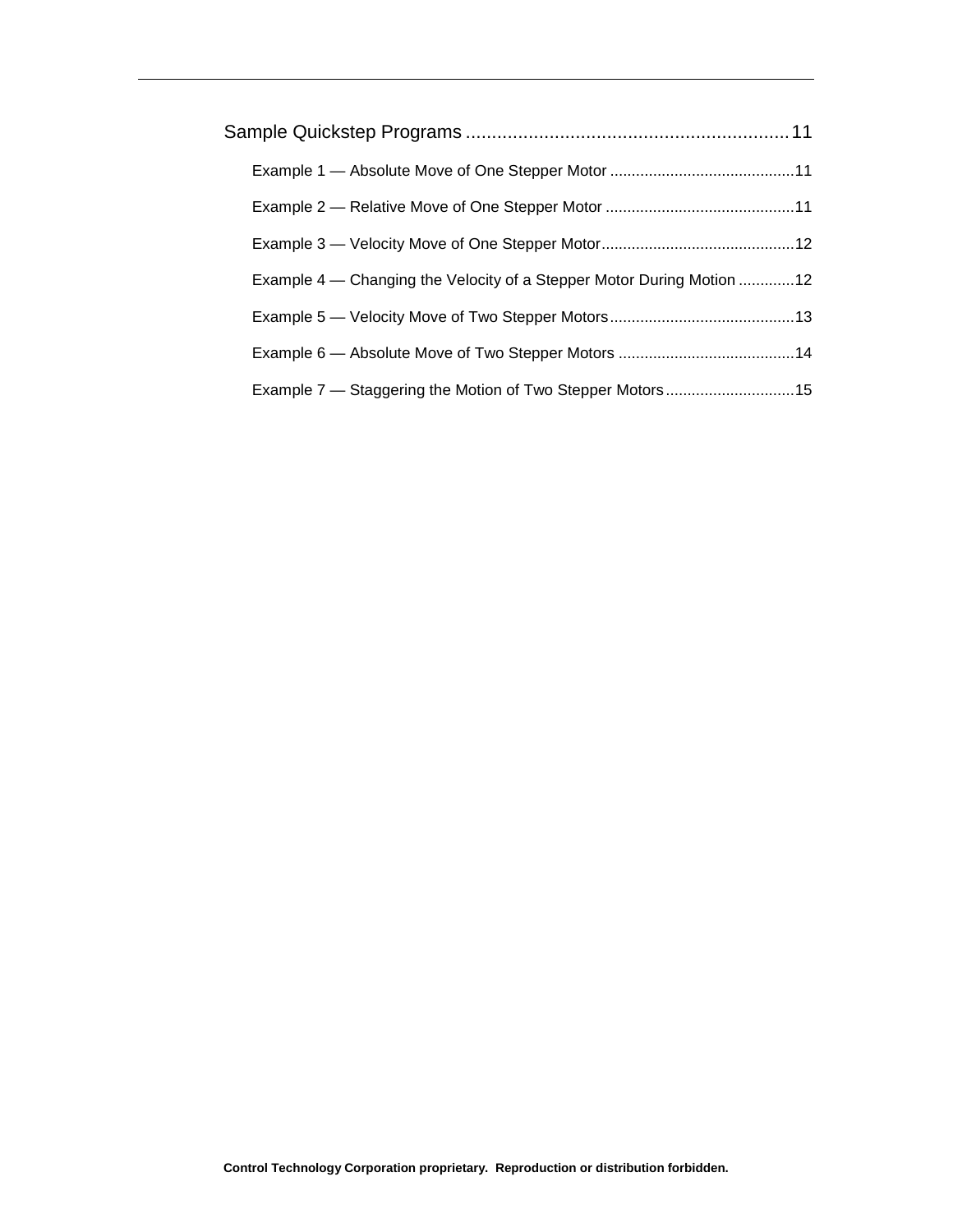The information in this document is subject to change without notice. The software described in this document is provided under license agreement and may be used or copied only in accordance with the terms of the license agreement.

The information, drawings, and illustrations contained herein are the property of Control Technology Corporation. No part of this manual may be reproduced or distributed by any means, electronic or mechanical, for any purpose other than the purchaser's personal use, without the express written consent of Control Technology Corporation.

The following are trademarks of Control Technology Corporation:

- Quickstep
- CTC Monitor
- CTC Utilities

Windows is a trademark of Microsoft Corporation.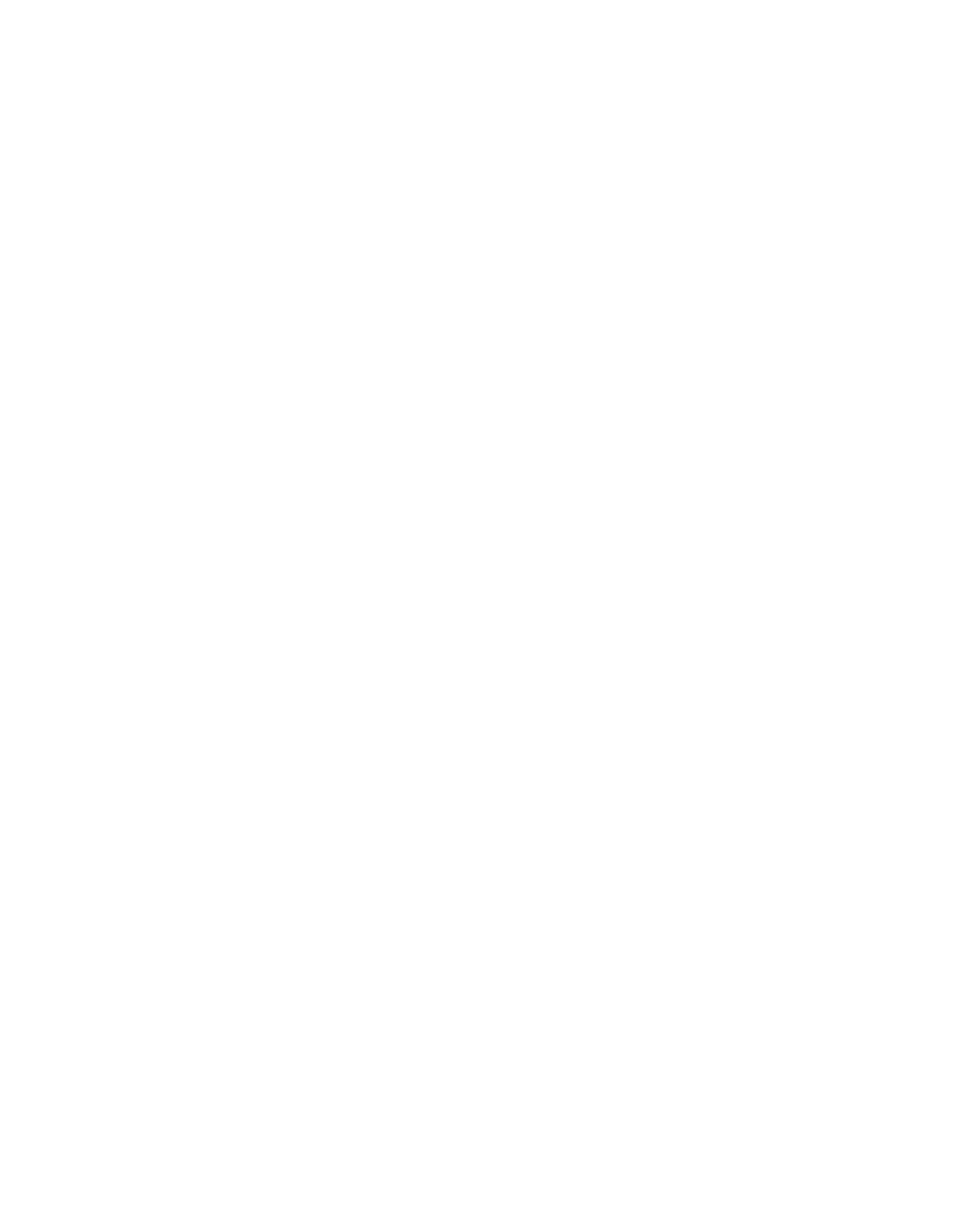# <span id="page-4-0"></span>**Programming a Stepper**

The following Quickstep instructions are used to program a stepper motor:

- Profile Servo
- **Turn Servo**
- **Monitor Servo**
- Zero Servo
- Search and Zero Servo
- Stop Servo
- If Servo
- Store Servo

### **Note**

The TT module is programmed as if it were a servo module. This enables the TT module to take advantage of Quickstep's expanded servo instruction set. TT motor axes are defined as servos in the Quickstep Symbol Browser.

The registers mentioned in this section only apply to Axis 1. Refer to *Special Registers* in the *Dual Axis Stepper Motion Module Installation Guide* for more information on other special registers.

# **Setting Up Stepper Motor Operating Parameters**

The 5100 must have a set of operating parameters before it can turn a stepper motor. You must specify these parameters with the PROFILE SERVO instruction. The stepper motor operating parameters are as follows:

- **Max Speed** Establishes the maximum speed of the motor.
- **Accel Rate** Specifies the acceleration rate of the motor. The deceleration rate is the same as the acceleration rate. Refer to *Setting Acceleration and Deceleration Values* for information on setting a different deceleration rate.
- **Holding Mode** Must be specified but has no effect on stepper operation.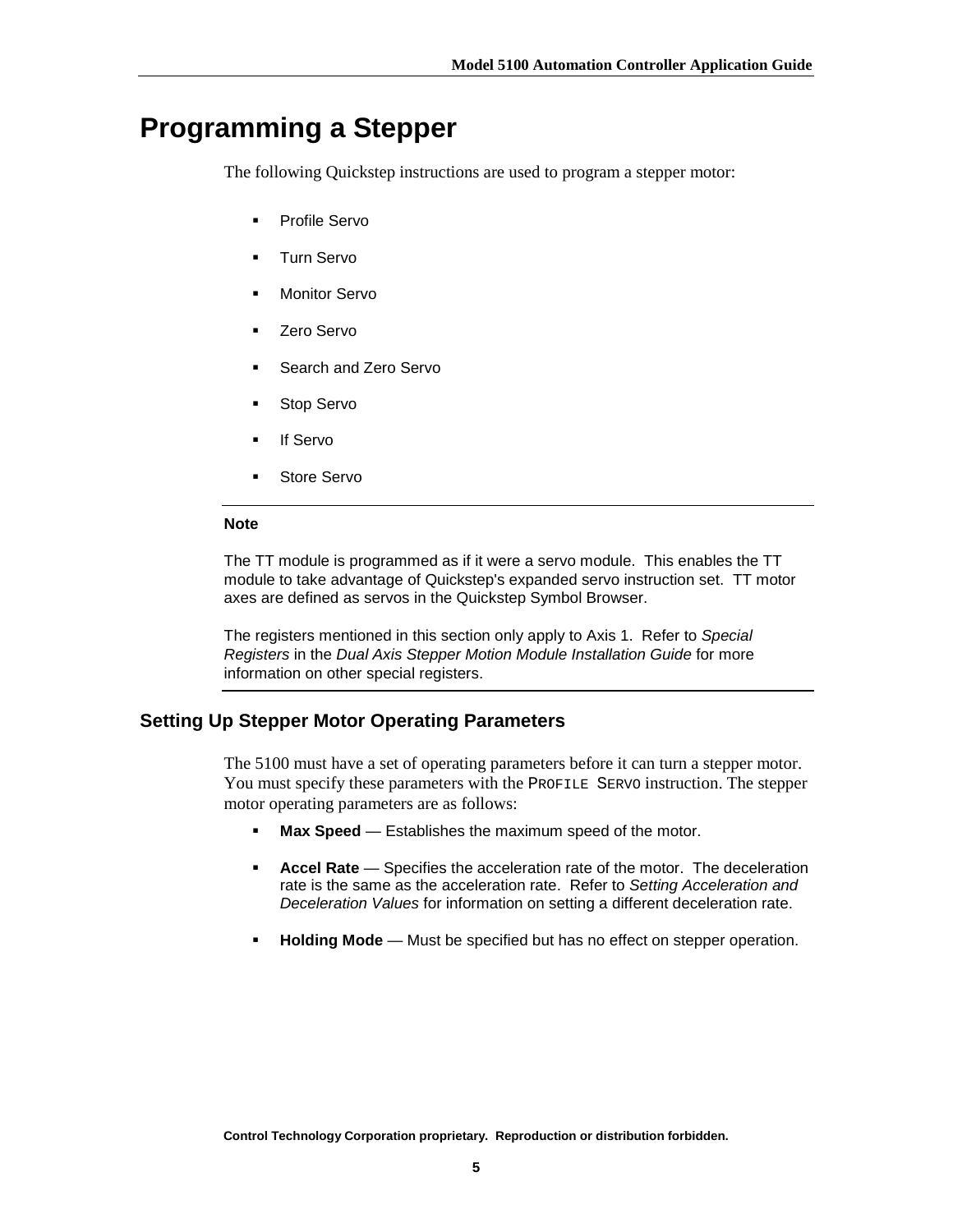#### <span id="page-5-0"></span>**Notes**

- 1. The maximum speed is expressed in units of steps-per-second (steps/s). The programmed maximum speed has a resolution of 1 step/s. Acceleration and deceleration are expressed in units of steps-per-second-per-second (steps/s<sup>2</sup>) with a granularity of 1 step/s<sup>2</sup>.
- 2. The PROFILE SERVO instruction must appear before the first TURN SERVO instruction in your Quickstep program. If it is not executed before the first TURN SERVO instruction, a software fault stating, "Servo not ready," results. Additional PROFILE SERVO instructions are only necessary when you want to change the motor's operating parameters.
- 3. Re-profiling on-the-fly, which allows the motor to take on new settings during a motor motion, is possible. To re-profile the motor, program another PROFILE SERVO instruction with a new maximum speed or acceleration value. You do not have to re-specify a value that does not change.
- 4. Adjustments to the ramping (acceleration and deceleration) parameters while the motor is accelerating or decelerating causes an instantaneous change in the ramp that may be undesirable. To avoid this, make changes to the ramping parameters when the motor is stopped or is turning at maximum speed. You can view the status of the motor by checking the appropriate special registers. For example, check register number 14301 for the current status of the first motor.

# **Setting Acceleration and Deceleration Values**

The PROFILE SERVO instruction acceleration parameter sets both the acceleration and deceleration values. If you want the acceleration and deceleration values to be different, use one of the group or individual access special purpose registers to set a different deceleration value. For example:

profile axis\_1 servo at position maxspeed=50000 accel=100000 store 20000 to reg\_15006 (axis No. 1 deceleration register)

sets the acceleration equal to 100,000 steps/ $s^2$  and the deceleration equal to 20,000 steps/ $s^2$ .

#### **Note**

If you specify a new acceleration rate, it overwrites the existing deceleration rate. Therefore, you must specify a new deceleration rate.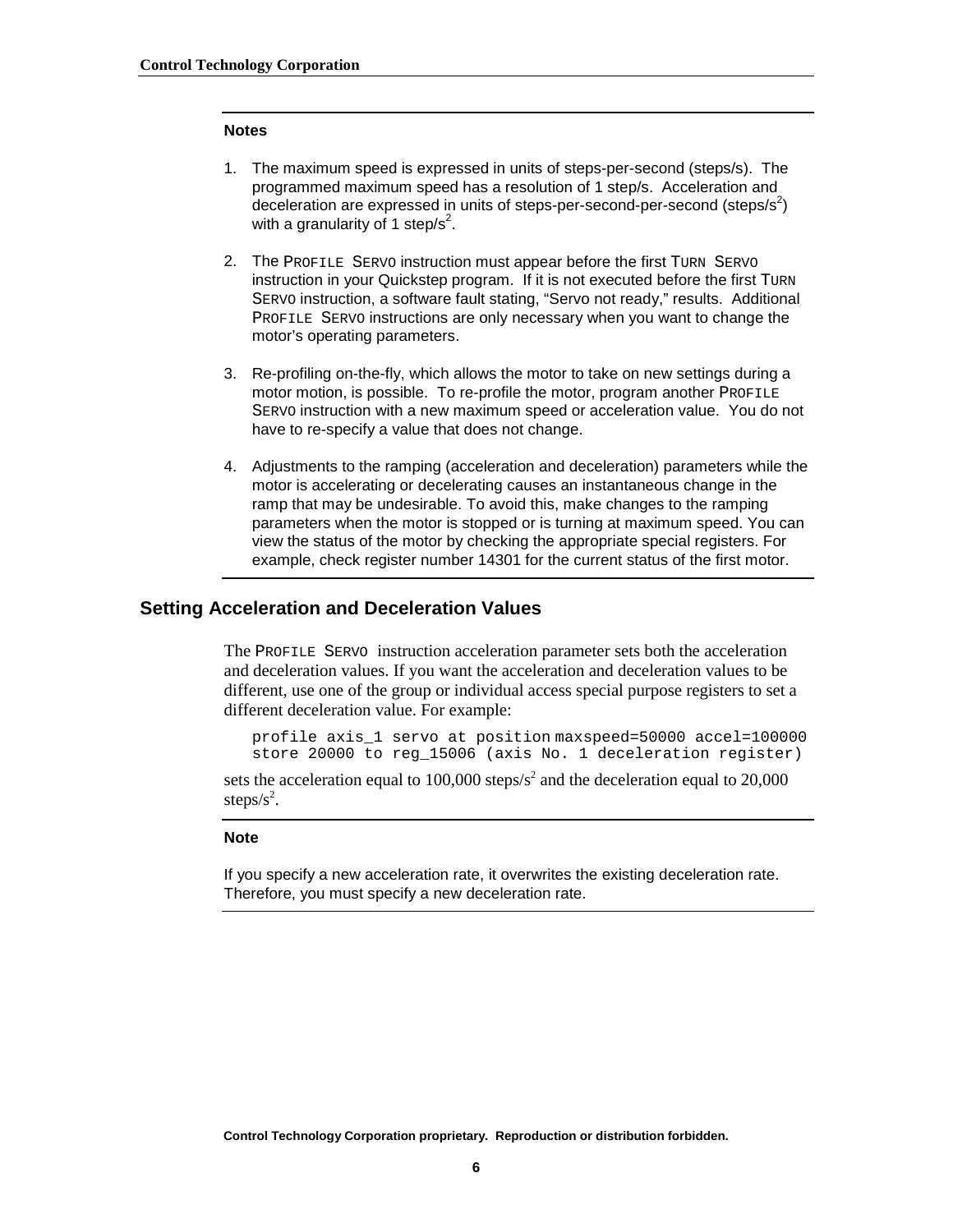# <span id="page-6-0"></span>**Searching for Home**

Each motor axis has a dedicated home input. This input is used in conjunction with the SEARCH AND ZERO instruction to set a home position for the axis. When home is sensed, the motor stops and the position is set to zero.

The 5100 supports a highly accurate method of finding the home position. In addition to providing direct support for a two-stage homing routine, the 5100 also makes use of the index signal available on many encoders to further increase the consistency of the home position. The encoder has a connector that provides an additional input for each axis on the 5100 to accept the index signal.

The motor travels in a counterclockwise (default) direction unless otherwise specified. You can change this default setting with a special purpose register. The homing sequence is as follows:

- 1. When the 5100 executes a SEARCH AND ZERO SERVO instruction, the motor begins searching in a counterclockwise direction at the acceleration rate and maxspeed specified in the most recent PROFILE instruction.
- 2. When the home input closes (turns on), the motor stops at the profiled deceleration rate.
- 3. The motor then automatically begins searching in a clockwise direction at a fixed speed of 950 steps per second.
- 4. When the home input turns on again, the speed decreases to 192 steps per second.
- 5. When the home input opens (turns off), the motor hard stops and the position is set to zero.

## **Specifying the Homing Direction**

You can reverse the direction of the homing motions described above by storing the number 1 to special purpose register 17003. You can restore the default setting mentioned above by storing  $0$  or  $-1$  to the register.

# **Turning a Stepper**

There are three modes of turning the stepper:

1. **Absolute Positioning** — In this mode, the 5100's stepper board always references the home (or zero) position in a turn instruction and moves a specified distance from the home position. For example, the following instruction

turn axis\_1 to 50000

causes the motor to position itself 50,000 steps from home. The motor automatically turns in the correct direction to reach the new position.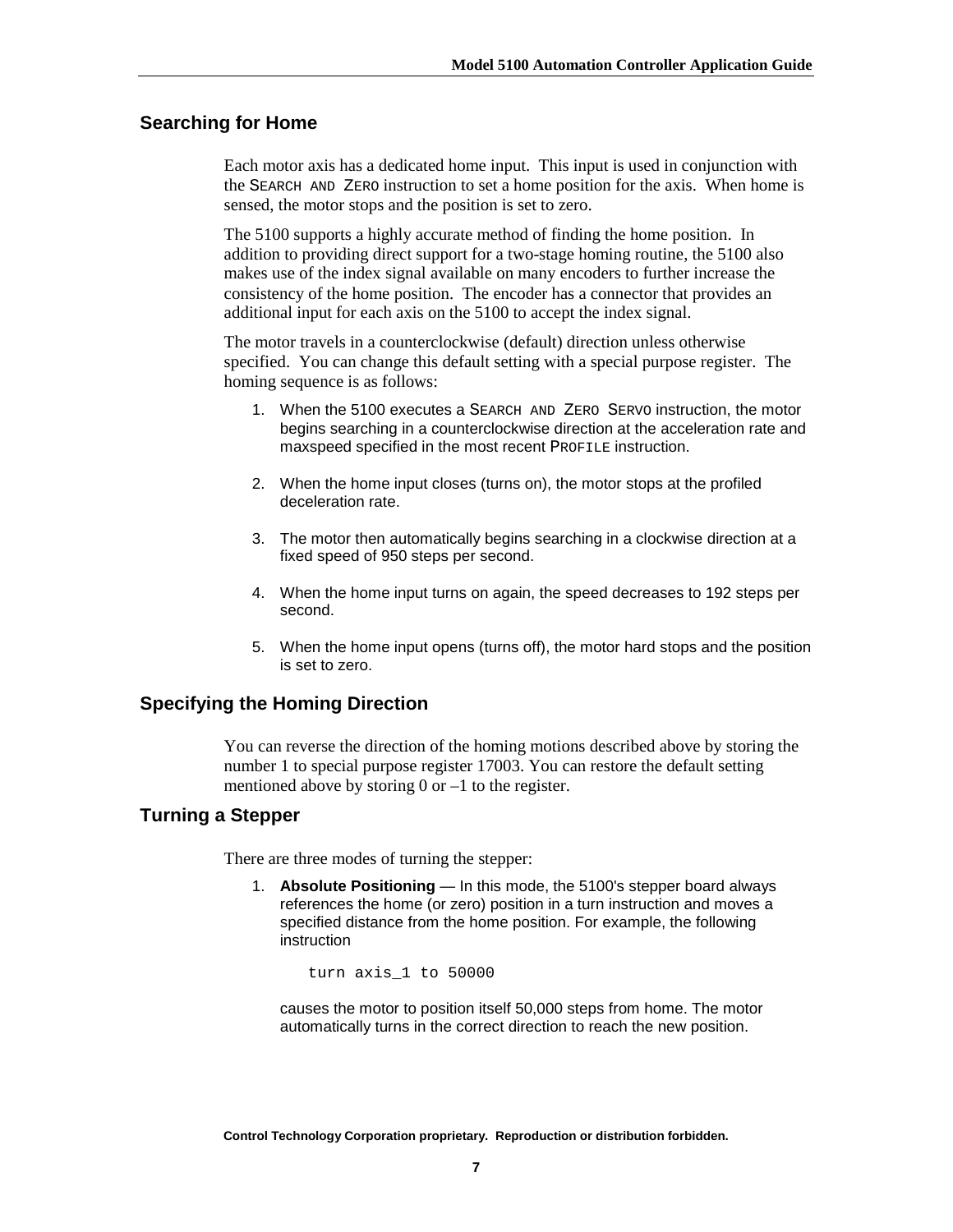<span id="page-7-0"></span>2. **Relative Positioning** — In this mode, the direction of the turn (clockwise or counterclockwise) is specified in the turn instruction along with a defined number of steps to turn. For example, the following instruction

turn axis\_1 cw 12340 steps

turns the motor 12,340 steps clockwise from its current position.

3. **Velocity Control** — In this mode, you establish a direction and begin continuous operation. The maximum speed and acceleration are based on the current profile instruction and can be changed. For example, the following instruction:

turn axis\_1 cw

starts the motor turning clockwise at its current maximum speed and acceleration. The motor continues to turn until the 5100 issues a STOP SERVO instruction or until a Limit or Stop input is activated.

Once a motor is in motion, do not initiate another turn or zero instruction until the motion is complete or the "servo is not ready" software fault occurs. Use the MONITOR SERVO instruction to check the current status (running/stopped) of the motor.

The 5100's stepper board tracks the position of the motor with all three modes and allows you to use all three types of positioning and control in the same program.

#### **Note**

Quickstep instructions specifying clockwise or counterclockwise operation assume that the motor is wired according to the manufacturer's recommendations and that the logical sense of the direction output of the 5100's stepper board agrees with the logical sense expected by the motor's drive.

# **Stopping the Stepper**

There are two instructions that terminate the motion of a motor already in motion:

- ! STOP (SOFT) SERVO causes the motor to stop at the deceleration rate specified in the last profile instruction.
- STOP (HARD) SERVO causes the 5100's stepper board to try to stop the motor instantly. However, because of the momentum, the motor may not stop instantly.

In either case, you should use a MONITOR SERVO STOPPED instruction before issuing another turn instruction.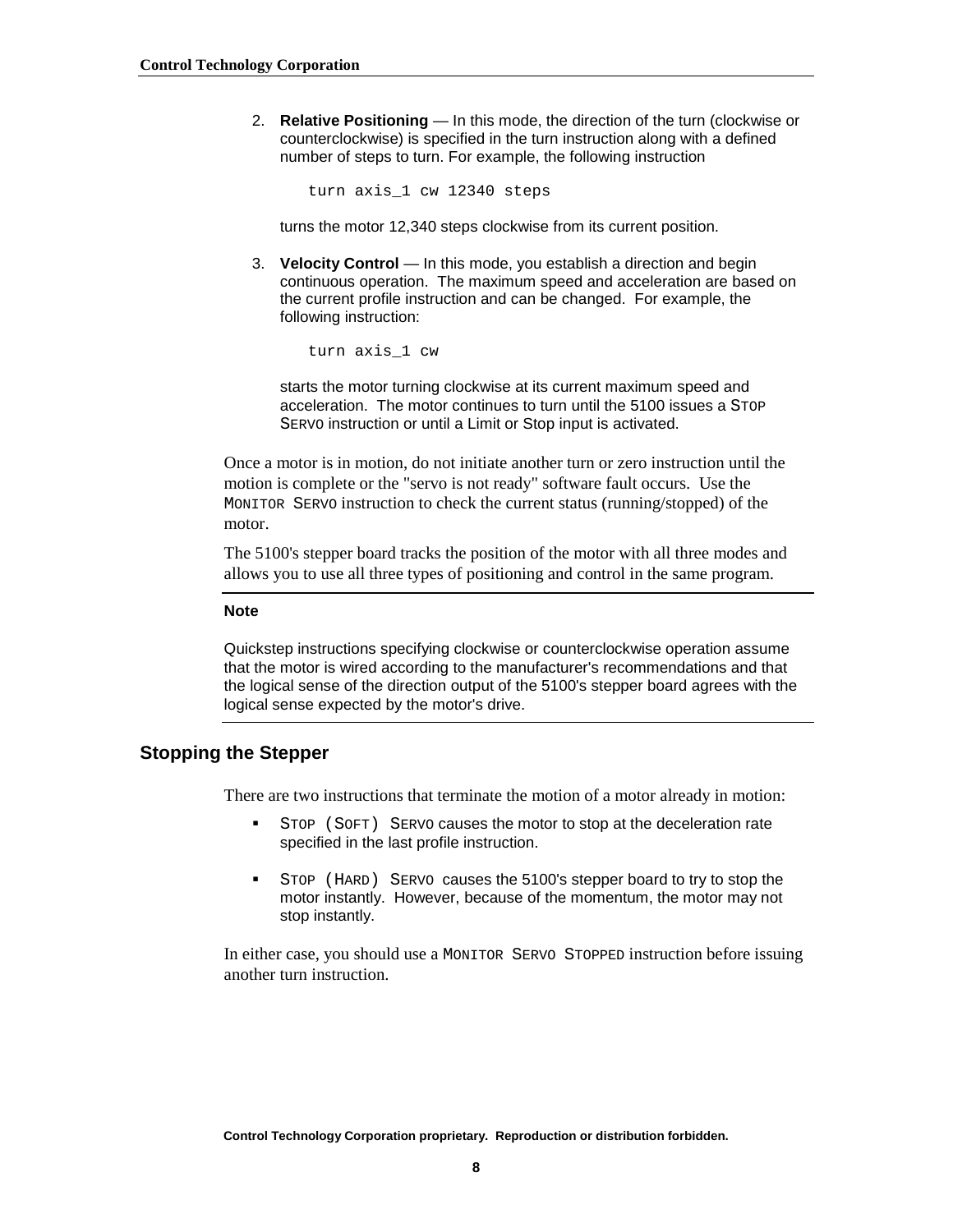# <span id="page-8-0"></span>**Stepper Hardware Considerations**

# **Virtual Inputs**

### **Note**

You cannot use the digital inputs on the stepper module as virtual inputs unless they are among the first 16 digital inputs in the 5100 controller.

You can assign the following functions to any of the 5100 controller's first 16 general purpose inputs:

- **Start Input:** Begins motion from a turn "on start" Quickstep instruction.
- ! **Reset Input:** Uninitializes the motor axis and sets the command output to 0V.
- **Home Input:** Used during a search and zero instruction.
- ! **Forward Limit:** Prevents motion in the forward (+) direction; hard stops motion if activated during a forward move.
- ! **Reverse Limit:** Prevents motion in the reverse (-) direction; hard stops motion if activated during a reverse move.

These inputs are assigned using the special purpose registers in Table 1.

#### **Table 1. Motor Functions and General Purpose Inputs**

|                | Axis 1 | Axis 2 | Axis 3 | Axis 4 |
|----------------|--------|--------|--------|--------|
| <b>Start</b>   | 15160  | 15170  | 15180  | 15190  |
| <b>Reset</b>   | 15161  | 15171  | 15181  | 15191  |
| Home           | 15162  | 15172  | 15182  | 15192  |
| <b>Fwd Lim</b> | 15163  | 15173  | 15183  | 15193  |
| <b>Rev Lim</b> | 15164  | 15174  | 15184  | 15194  |

To reverse the polarity of any inputs, use register 17002 for axis 1, 17012 for axis 2, 17022 for axis 3, and 17032 for axis 4 as shown in Table 2.

#### **Note**

These registers use a bit mask.

**Table 2. Reversing the Polarity of Inputs** 

| <b>Bit</b> |      |      |              |       |         |         |       |      |
|------------|------|------|--------------|-------|---------|---------|-------|------|
| Input      | None | Home | <b>Start</b> | Reset | Rev Lim | Fwd Lim | Index | None |
| Value      |      |      |              |       | 1 U     | ىدر     | 64    | 128  |

**Control Technology Corporation proprietary. Reproduction or distribution forbidden.**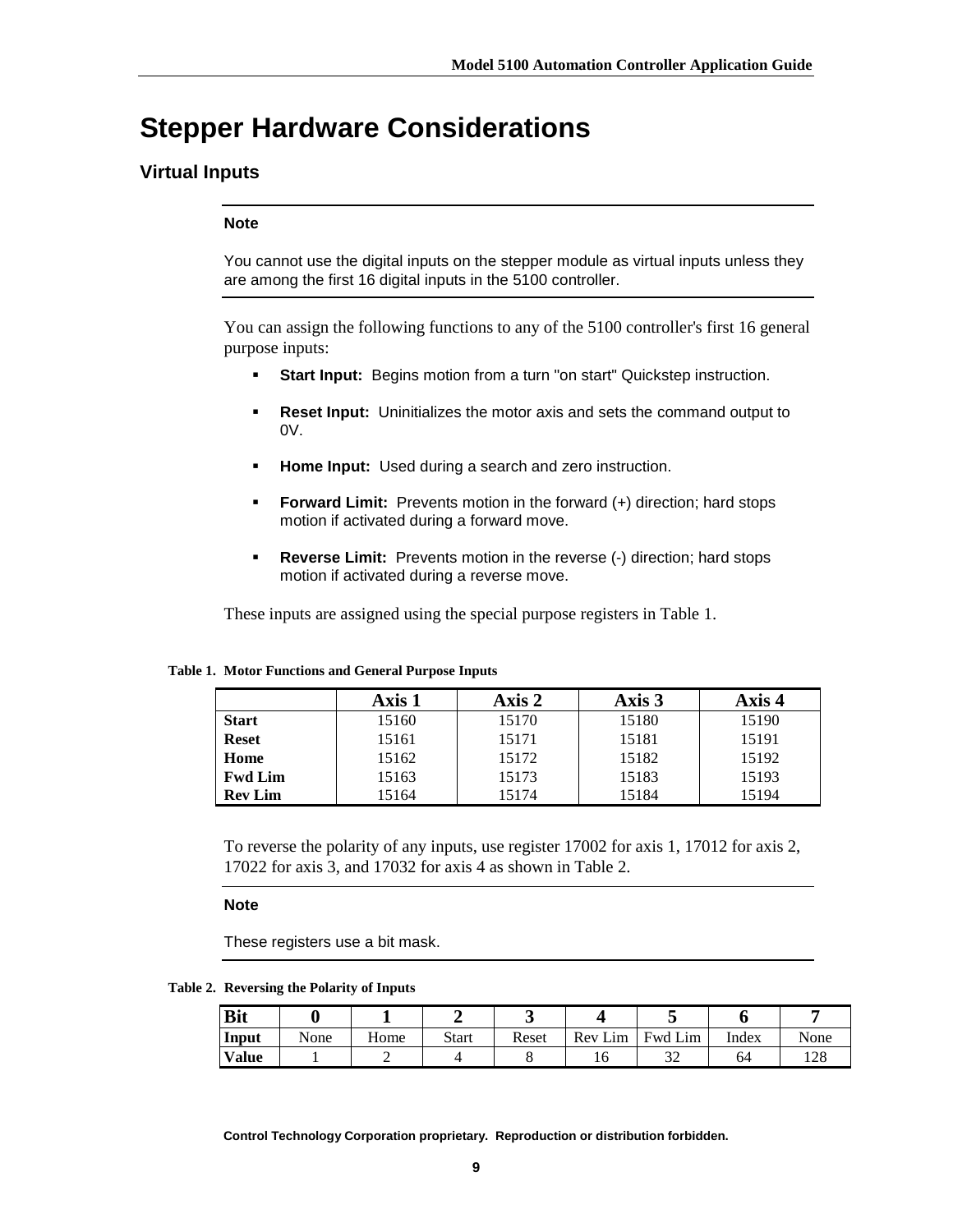To reverse the polarity on selected inputs, add the values for the appropriate inputs together and store to that register. For example to change the polarity of the Start and Reverse Limit Inputs only, add the appropriate values  $(4 + 16 = 20)$  together and store the result to the register for the desired axis. So the Quickstep instruction

Store 20 to Register\_17002

changes the polarity of the Start and Reverse Limit inputs for axis 1.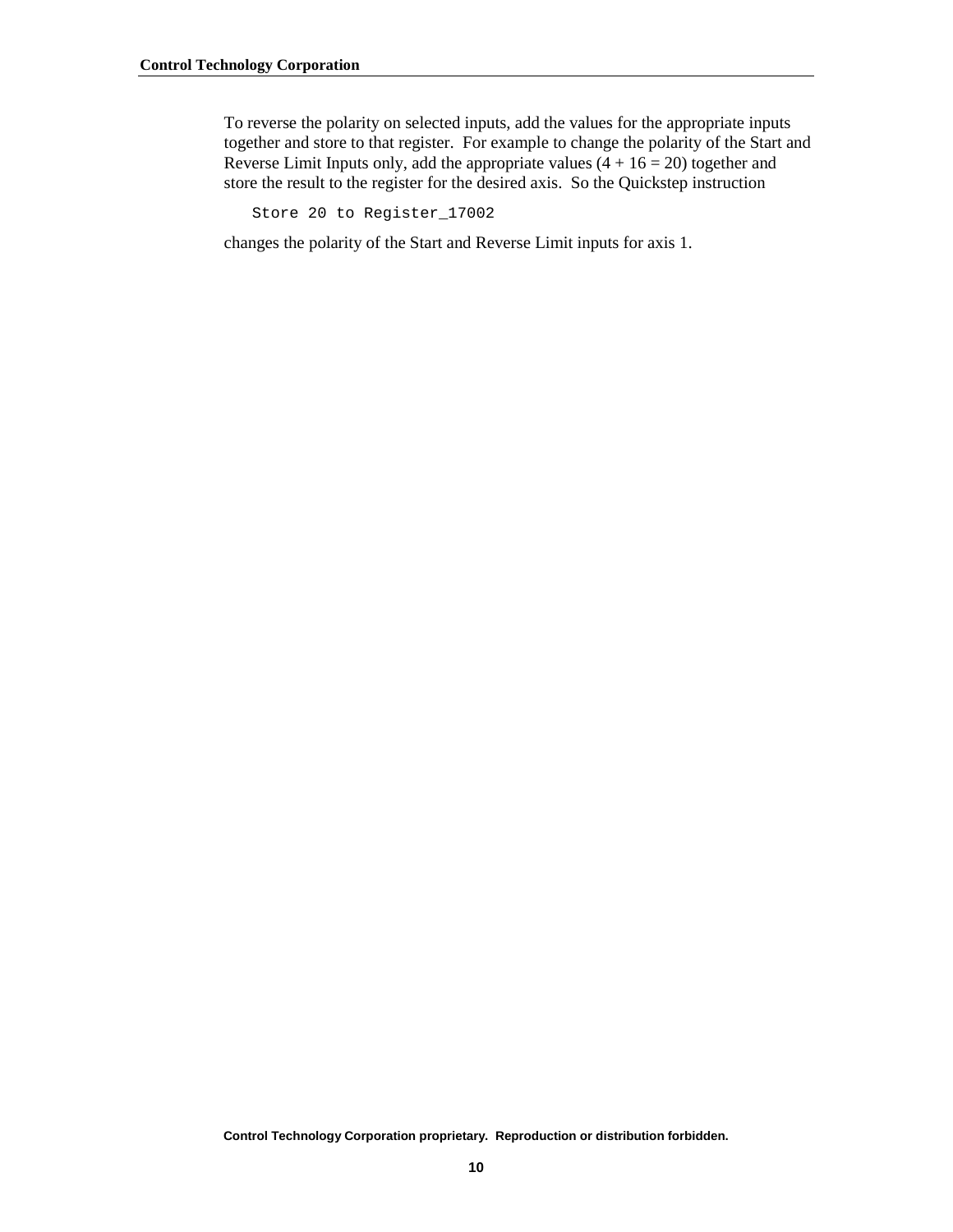# <span id="page-10-0"></span>**Sample Quickstep Programs**

This section contains sample Quickstep programs for different stepper applications.

**Note** 

Maxspeed units are in steps/s. Acceleration units are in steps/s<sup>2</sup>.

## **Example 1 — Absolute Move of One Stepper Motor**

This example shows a stepper motor moving 100,000 steps from its home position. The monitor  $axis_1:stoped$  instruction causes the 5100's program to remain in this step until the motor completes the move.

[1] ONE\_AXIS\_ABSOLUTE\_MOVE

;;; This program will commence an absolute move on axis

 $i:i$  one based on the parameters in the profile

;;; instruction.

<NO CHANGE IN DIGITAL OUTPUTS>

profile axis\_1 servo at position maxspeed=50000 accel=100000 turn axis\_1 to 100000

monitor axis\_1:stopped goto next

# **Example 2 — Relative Move of One Stepper Motor**

This example shows a motor moving clockwise 100,000 steps from its current position. The monitor axis\_1:stopped instruction causes the 5100's program to remain in this step until the motor completes the move.

[1] ONE\_AXIS-RELATIVE\_MOVE

;;; This program will commence a relative move on axis

 $\cdots$  one based on the parameters in the profile

;;; instruction.

<NO CHANGE IN DIGITAL OUTPUTS>

profile axis\_1 servo at position maxspeed=50000 accel=100000 turn axis\_1 cw 100000 steps monitor axis\_1:stopped goto next

**Control Technology Corporation proprietary. Reproduction or distribution forbidden.**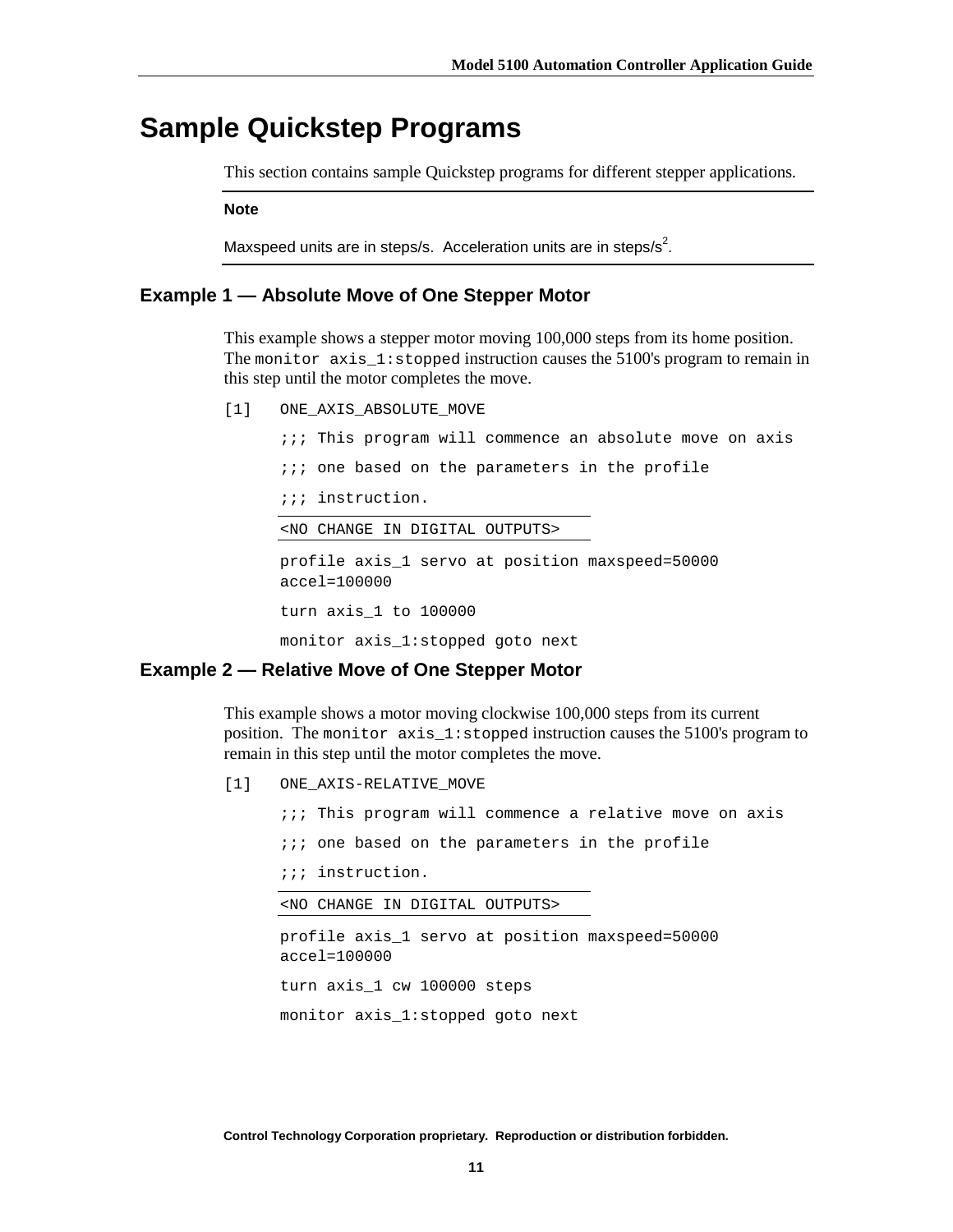## <span id="page-11-0"></span>**Example 3 — Velocity Move of One Stepper Motor**

This example shows a motor moving clockwise from its current position. The motor turns until it receives a STOP SERVO instruction or until a stop input is activated. The monitor axis  $1$ : stopped instruction causes the 5100's program to remain in this step until the motor completes the move.

[1] ONE\_AXIS\_VELOCITY\_MOVE

;;; This program will commence a velocity move on axis  $i:i$  one based on the parameters in the profile ;;; instruction. <NO CHANGE IN DIGITAL OUTPUTS> profile axis\_1 servo at position maxspeed=50000 accel=100000 turn axis\_1 cw monitor axis\_1:stopped goto next

### **Example 4 — Changing the Velocity of a Stepper Motor During Motion**

This sample program positions a motor and generates various velocity profiles throughout the move. After the initial parameters are set, the motor motion is started. When the position reaches 50,000 steps, the program continues to the next step. Each subsequent step changes the velocity and specifies the stepper position where the program moves to the next step.

[1] COMPLEX\_PROFILE

<NO CHANGE IN DIGITAL OUTPUTS>

profile axis\_1 servo at position maxspeed=10000 accel=200000 turn axis\_1 to 500000 if axis\_1:position >= 50000 goto next

[2] SECOND\_PROFILE

;;; Re-profile the motor for a new velocity.

<NO CHANGE IN DIGITAL OUTPUTS>

profile axis\_1 servo at position maxspeed=20000

if axis\_1:position >= 70000 goto next

[3] THIRD\_PROFILE

*iii* Re-profile the motor for a new velocity.

<NO CHANGE IN DIGITAL OUTPUTS>

profile axis\_1 servo at position maxspeed=50000 if axis\_1:position >= 110000 goto next

**Control Technology Corporation proprietary. Reproduction or distribution forbidden.**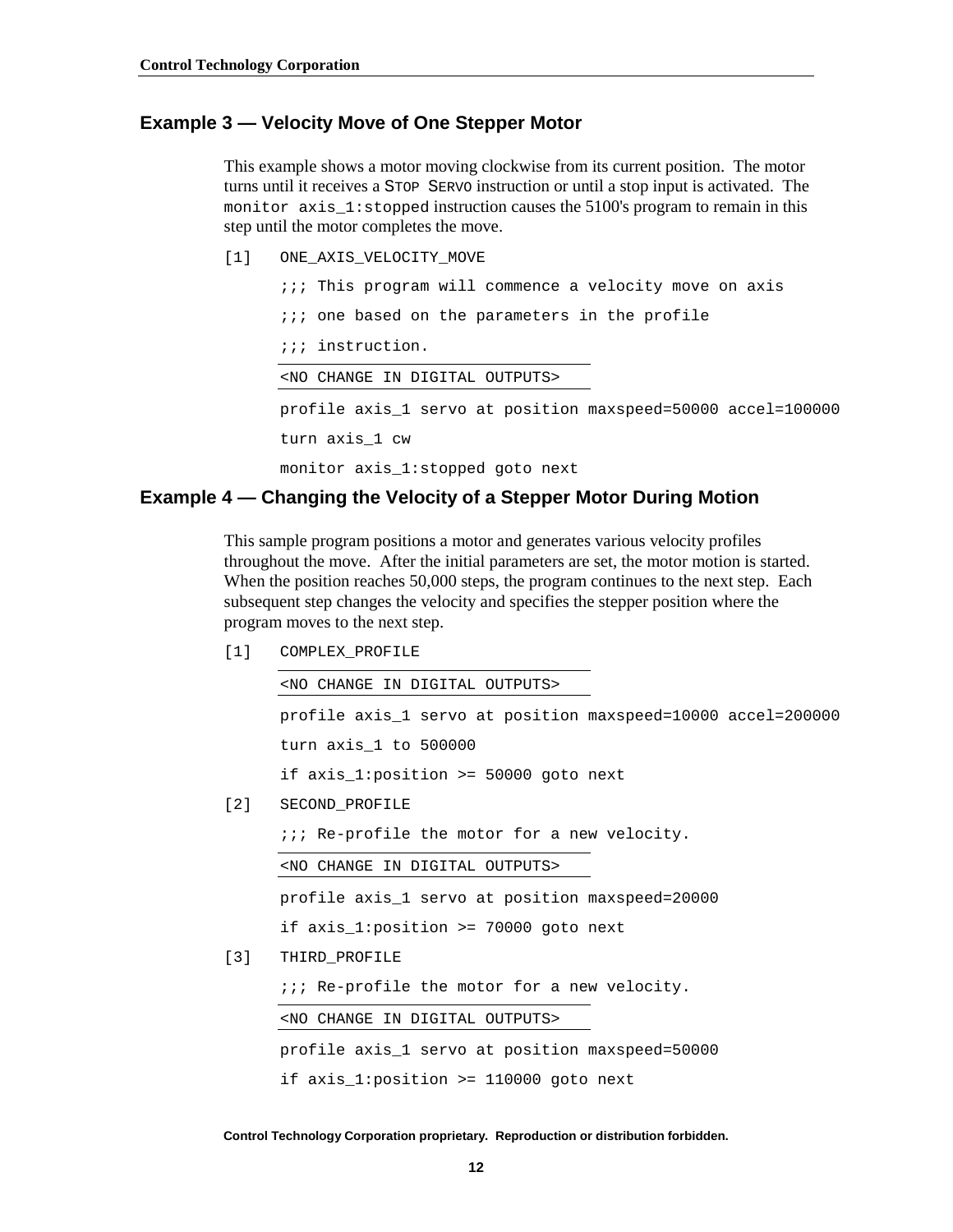<span id="page-12-0"></span>[4] FOURTH PROFILE

;;; Re-profile the motor for a new velocity.

<NO CHANGE IN DIGITAL OUTPUTS>

profile axis\_1 servo at position maxspeed=100000

if axis\_1:position >= 300000 goto next

[5] FIFTH\_PROFILE

*ii*; Re-profile the motor for a new velocity.

<NO CHANGE IN DIGITAL OUTPUTS>

profile axis\_1 servo at position maxspeed=80000

if axis 1: position  $>= 420000$  goto next

- [6] SIXTH\_PROFILE
	- $i:i$  Re-profile the motor for the final velocity and wait
	- ;;; for the move to complete.

<NO CHANGE IN DIGITAL OUTPUTS>

profile axis\_1 servo at position maxspeed=30000

monitor axis\_1:stopped goto PROFILE\_COMPLETE

## **Example 5 — Velocity Move of Two Stepper Motors**

This example shows two stepper motors moving clockwise from their current positions. The motors will turn until they receive a STOP SERVO instruction or until a stop input is activated. The monitor (and axis\_1:stopped axis\_2:stopped) instruction causes the 5100's program to remain in this step until both motors complete their moves. You can re-profile either motor at any time to establish a new velocity.

If you want to start two axes simultaneously, you can program the TURN SERVO instructions using the ON START parameter. The motion of each motor will begin once the start input located on each axis is triggered. This will start all motion within one millisecond. Refer to *Virtual Inputs* for more information on using the ON START parameter and the Start dedicated input.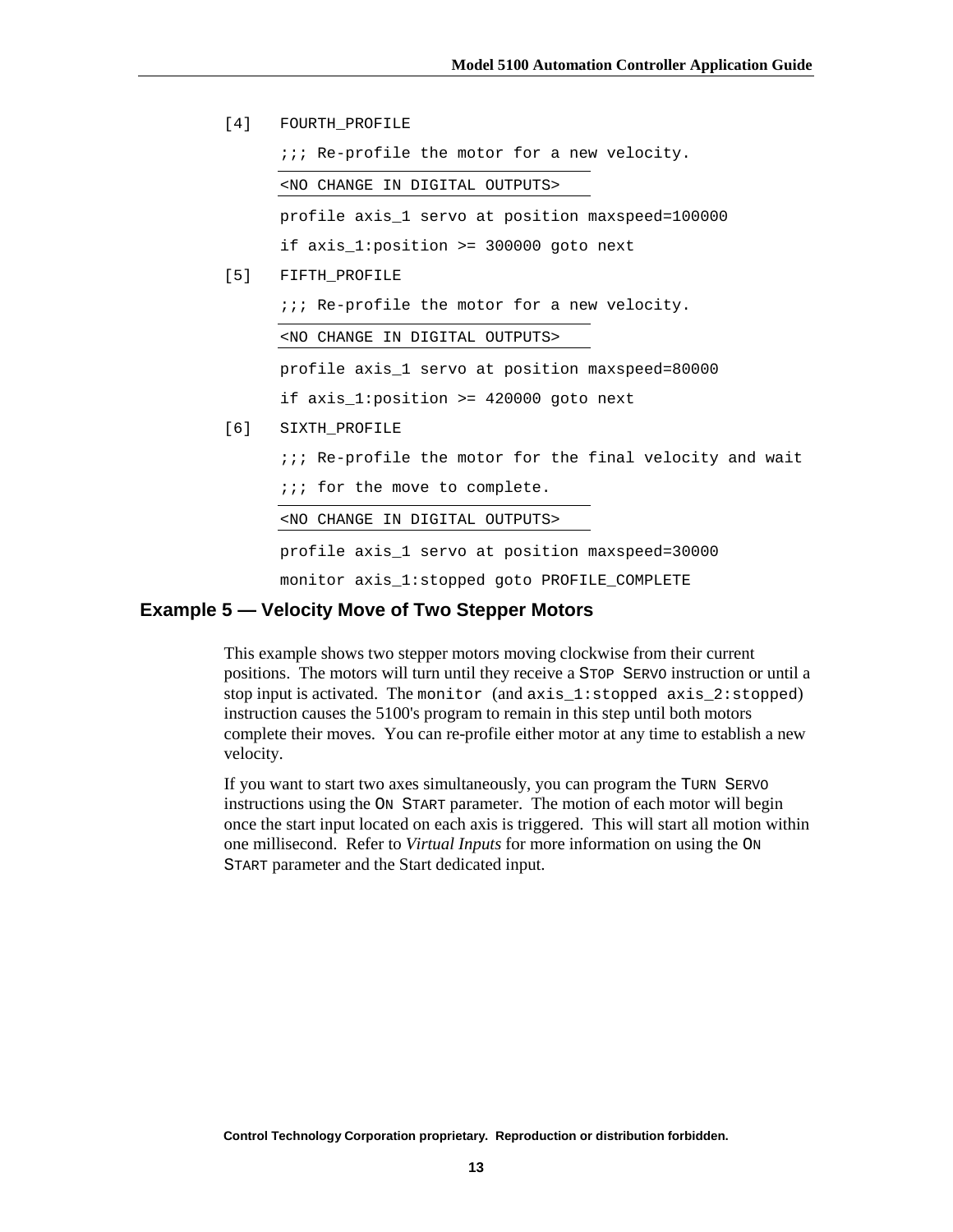<span id="page-13-0"></span>[1] TWO AXIS VELOCITY MOVE

 $i:i$  This program will commence a velocity move on two  $i:i$  motor axes based on the parameters in the profile ;;; instructions. <NO CHANGE IN DIGITAL OUTPUTS profile axis\_1 servo at position maxspeed=50000 accel=100000 profile axis\_2 servo at position maxspeed=25000 accel=50000 turn axis\_1 cw turn axis\_2 cw monitor (and axis\_1:stopped axis\_2:stopped) goto next

## **Example 6 — Absolute Move of Two Stepper Motors**

This example shows two stepper motors. The motor connected to the first axis moves 100,000 steps from its home position and the motor connected to the second axis moves 50,000 steps from its home position. The instruction

monitor (and axis\_1:stopped axis\_2:stopped)

causes the controller's program to remain in this step until both motors complete their moves.

You can re-profile either motor at any time to establish a new velocity.

If you want to start two or more axes simultaneously, you can program the TURN SERVO instructions with the ON START parameter. Both motors begin moving once the start input located on each axis is triggered. This action starts all motions within one millisecond. Refer to *Virtual Inputs* for more information on using the ON START parameter and the Start dedicated input.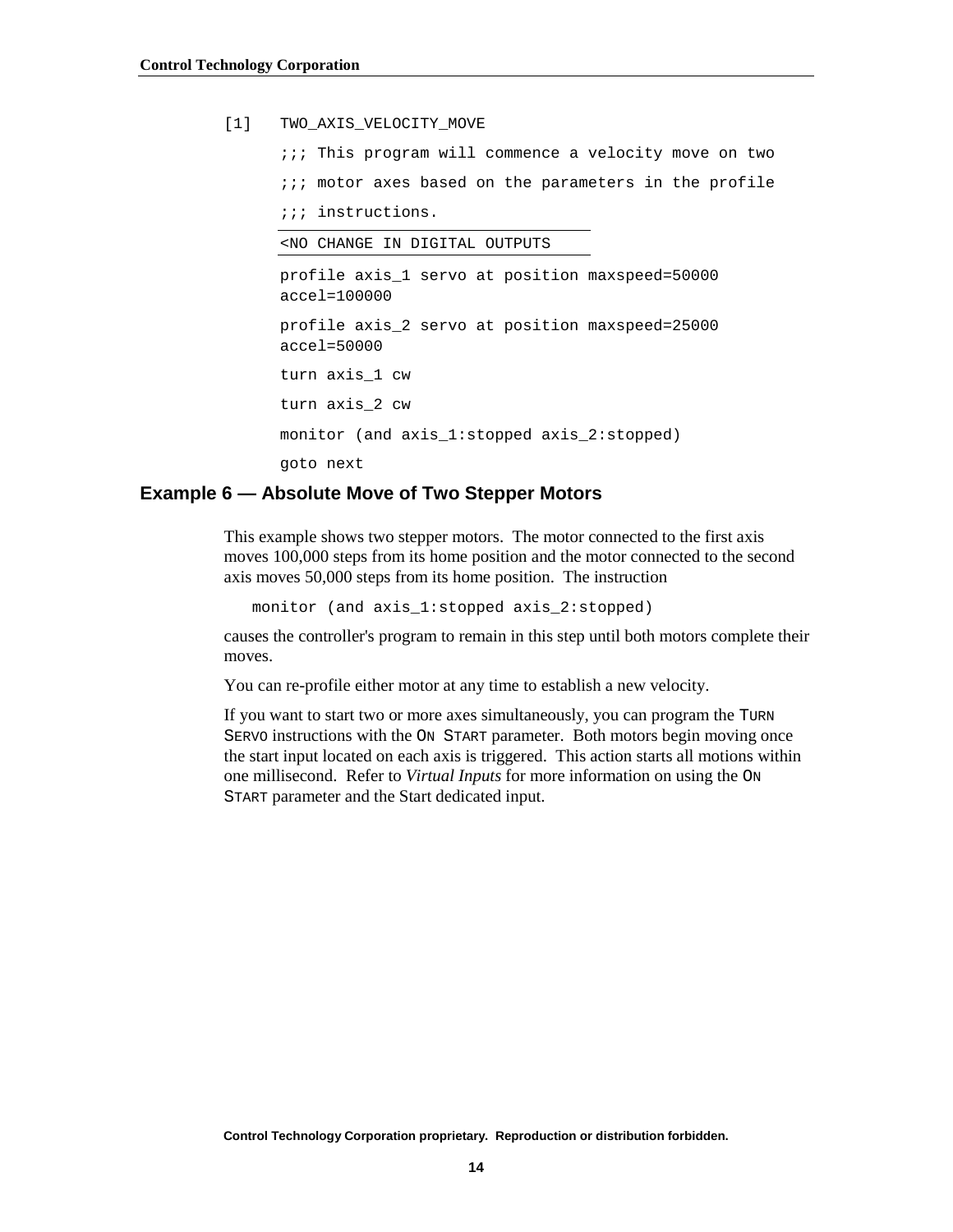```
[1] TWO_AXIS_ABSOLUTE_MODE
```
 $i:i$  This program will commence an absolute move on two  $i:i$  motor axes based on the parameters in the profile ;;; instructions. ;;; *iii* Maxspeed units are in steps per second. *iii* Acceleration units are in steps per second per ;;; second. <NO CHANGE IN DIGITAL OUTPUTS> profile axis\_1 servo at position maxspeed=50000 accel=100000 profile axis\_2 servo at position maxspeed=25000 accel=50000 turn axis\_1 to 100000 turn axis\_2 to 50000 monitor (and axis\_1:stopped axis\_2:stopped) goto next

### **Example 7 — Staggering the Motion of Two Stepper Motors**

This example shows two stepper motors. The motor connected to the first axis moves 100,000 steps from its home position and the motor connected to the second axis moves 25,000 steps from its home position.

The first motor is put in motion. When the first motor's position reaches half the travel distance, the program moves on to the next step and starts the motion of the second motor. The instruction

monitor (and axis\_1:stoppped axis\_2:stopped)

causes the controller's program to remain in the second step until both motors complete their moves.